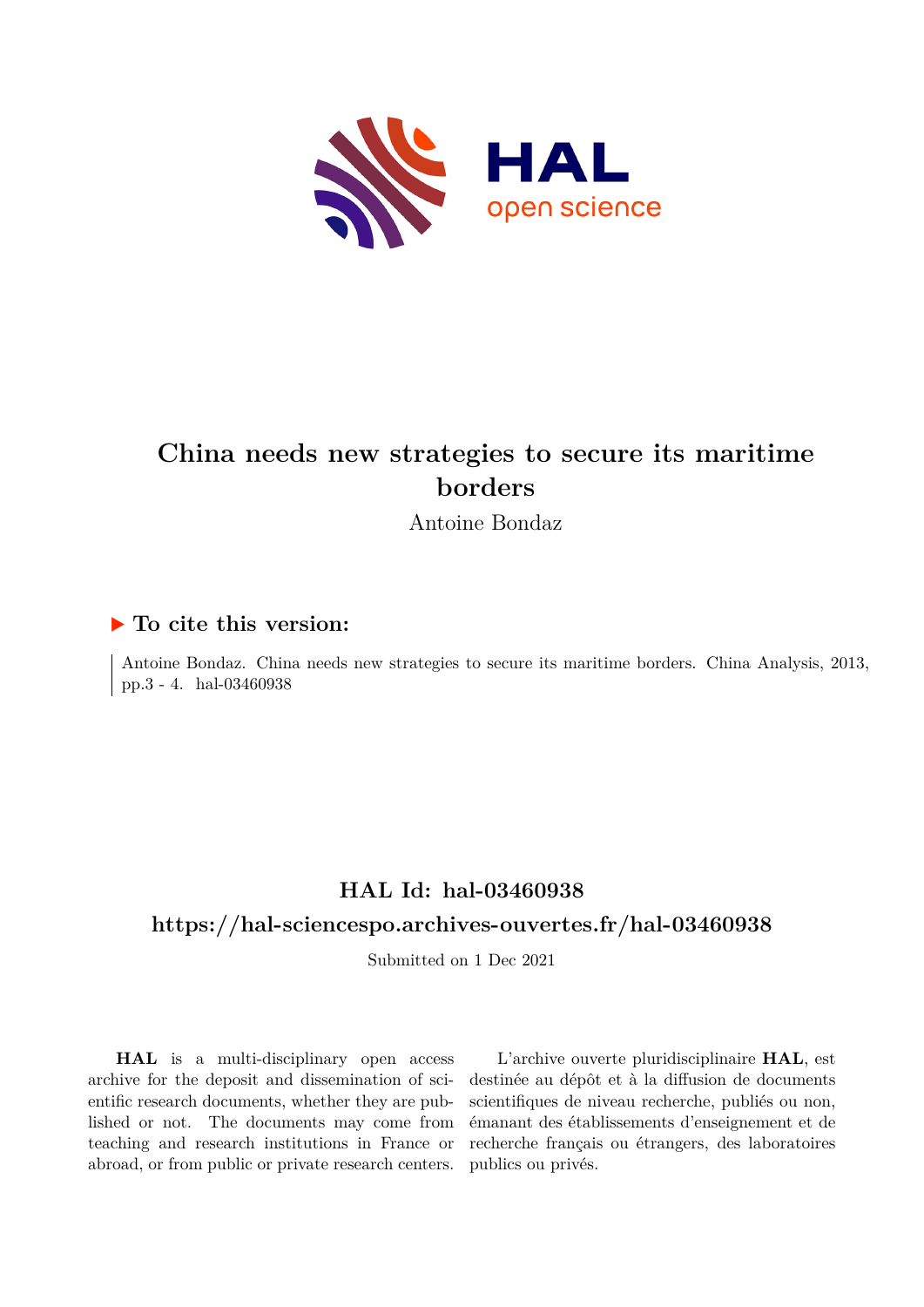**1. China needs new strategies to secure its maritime borders**

#### **Antoine Bondaz**

#### **Sources:**

Jin Canrong, "The context and resolution of Chinese maritime territorial disputes", *Xiandai Guoji Guanxi*,  $\rm No. \ 8, 2012^{\rm 1}.$ 

Chu Shulong, "The current situation in remote Chinese territorial waters and its external strategic design", *Xiandai Guoji Guanxi*, No. 8, 20122 .

Lin Hongyu, "Causes of Chinese maritime distress and measures to take in response", *Xiandai Guoji Guanxi*, No. 8, 2012<sup>3</sup>.

Liu Jianfei, "The challenges of maritime territories issues for the rise of China", *Xiandai Guoji Guanxi*, n°8, 2012<sup>4</sup> .

These articles come from a special issue of the CICIR's journal, *Xiandai Guoji Guanxi*. The journal devoted an issue to China's "disputes in territorial waters" (领土领 海争端, *lingtu linghai zhengduan*), after the research centre brought together more than 30 Chinese experts at a conference on 3 August 2012 to discuss "the problem of Chinese maritime borders and China's international strategy".

The articles suggest that, by increasing maritime trade and modernising its navy, China has gradually created real naval strength. However, its maritime rise has been met with opposition by its neighbours and by the United States. Maritime territorial disputes are not an isolated problem. Instead, they are part of a wider security issue that is characterised by China's emergence and the US's new strategy in the Asia-Pacific region. To secure its position, the articles suggest, China must develop a real maritime strategy and assert its rights.

#### **Becoming a power at sea as well as on land**

Although China lies on the edge of the Eurasian continent, the authors agree that it has neglected the sea in favour of building strength on land. It has continued this policy even though all the "humiliations suffered from the 19th century onwards have come from the sea" (饱受 海洋之屈辱, *baoshou haiyang zhiquru*), according to Lin Hongyu. These humiliations were mostly brought

about by Chinese negligence. Lin Hongyu says the country had not yet developed a "maritime awareness" (海洋意识, *haiyang yishi*), so it could not competently manage its maritime borders. Chu Shulong points out that all China's wars between 1949 and 1979 – with Korea, India, and the USSR – were land-based. After the fall of the USSR, China again prioritised resolving land-based territorial disputes. China has only recently started to concern itself with maritime issues, coming to a new realisation that it is not only a "continental Loess civilisation" (黄土文明, *huangtu wenming*) but also a "marine blue civilisation" (蔚蓝色文 明, *weilanse wenming*). Jin Canrong says that all China is doing is normalising its strength, developing real power that is based not on its history as a continental power, but on its geography, which makes it a dual power – that is, a power both on the continent and at sea.

China has the second largest economy in the world and is the world's largest trading power. But it has waited a long time to upgrade its power at sea. Its naval strength is nowhere near that of its neighbours such as Japan or India, much less that of the United States. Lin Hongyu says that China faces several major obstacles in increasing its maritime power. Its geography is unfavourable – where the US has access to three oceans, the Atlantic, the Pacific, and the Arctic, China has no direct access to the ocean, not even to the Pacific. It has to contend with several ongoing territorial disputes. And the US, the world's strongest military power, has an interest in what would otherwise be China's maritime sphere of influence. Chu Shulong says that, in the face of this "precarious maritime situation" (海洋困境, *haiyang kunjing*), China is not actually being "aggressive" (咄咄逼 人, *duoduobiren*), but is in fact projecting "weakness" (软弱, *ruanruo*). Similarly, Lin criticises China for being "on the defensive" (防御的状态, *fangyu de zhuangtai*), underlining its inferiority in maritime affairs.

#### **Territorial disputes and the US**

China is currently involved in territorial disputes in all of its bordering seas. Jin Canrong says that these disputes have become more pressing since 2010. In that year, the South Korean warship *Cheonan* was sunk by a North Korean torpedo in the Yellow Sea. A collision between a Chinese fishing boat and the Japanese coastguard in the East China Sea caused friction with Japan. And tensions increased between China, Vietnam, and the Philippines in the South China Sea. Chu Shulong, however, says that these territorial disputes, which are historical and non-cyclical, are not just China's problem. In fact, China is not even a key player in some of the regional disputes. China is in a strong position in the South China Sea. It is at a slight disadvantage to Japan in the East China Sea, but its regional position is gradually improving. More importantly, China's neighbours are the ones who are revising their views on the situation; China, Chu says, is completely comfortable with the status quo.

Some internal factors have helped to intensify China's

<sup>1</sup> Jin Canrong is vice-dean and professor at the School of International Studies at Renmin University of China, Beijing.

<sup>2</sup> Chu Shulong is deputy director of the Institute of International Strategic and Development Studies and professor of Political Science and International Relations at Tsinghua University in Beijing.

<sup>3</sup> Lin Hongyu is professor of International Relations and dean of the Department of International Politics at the China Institutes of Contemporary International Relations (CICIR).

<sup>4</sup> Liu Jianfei is director of the Chinese Foreign Affairs Division and professor at the Institute of International Strategic Studies at the Central Party School of the Communist Party of China.